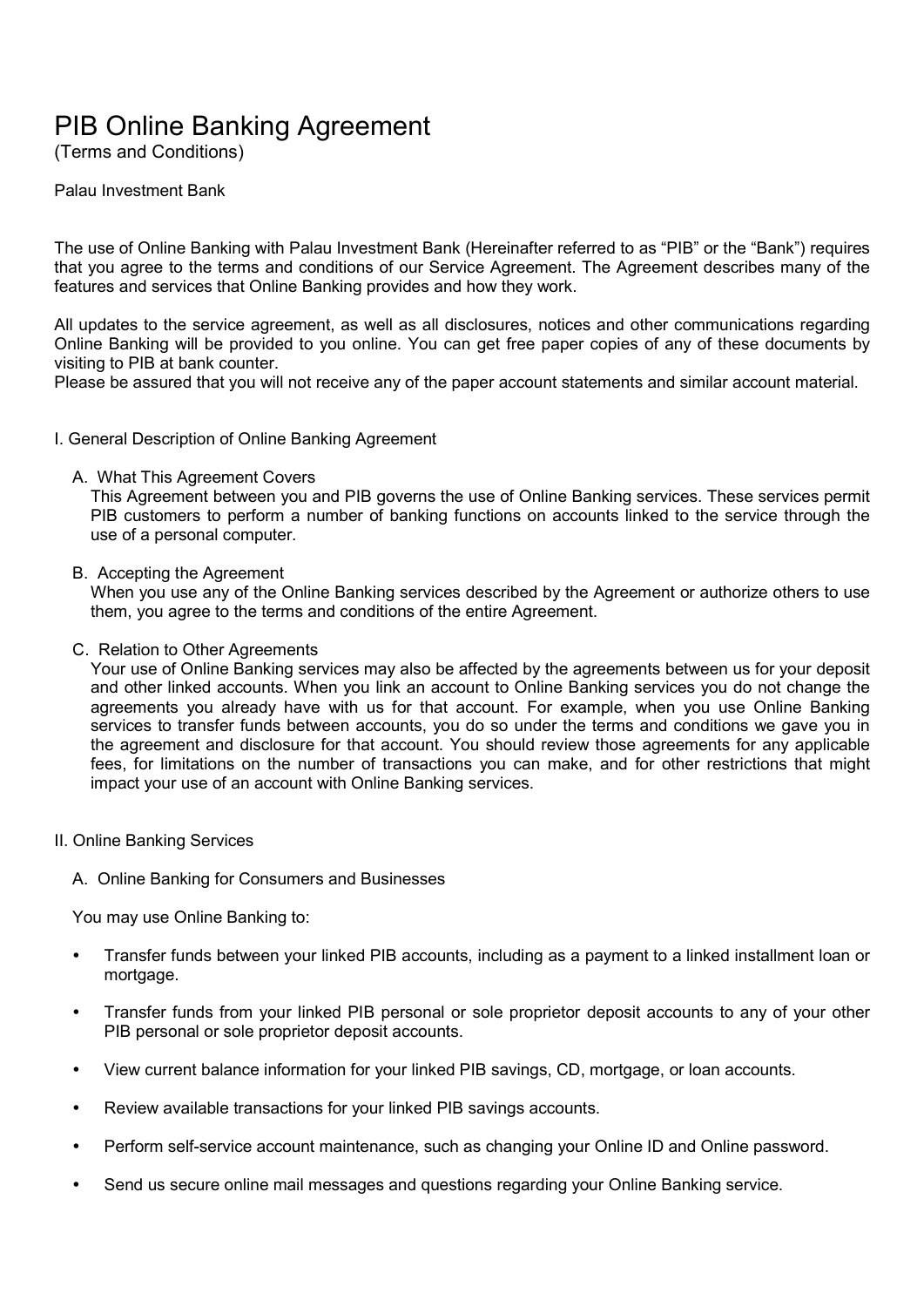Some of the above services may not be available for some accounts.

# B. Bill Payment Services

PIB Online Banking Services does not have this feature in place at the moment. It might be available as a service in the future.

# III. Description of Online Banking Services

A. Transfers

# Processing Transfer Requests

Transfers can be made between your linked PIB savings accounts or as a payment from any of those accounts to a linked installment loan or mortgage.

The completion of a transfer is subject to the availability of sufficient funds at the time of final processing. If you do not have enough available funds, you may incur a non-sufficient funds (NSF) fee. Please refer to the applicable account agreement and fee schedule for details.

Transfers you submit from a savings account are immediately reflected in your balances for that account. Transfers entered before the cut-off time of 4:00 Palau Time on a bank business day are processed on the same bank business day. Transfers entered after the cut-off time or on a non-bank business day are processed on the next bank business day.

# Cut-off Times for Crediting of Transfers

The crediting of funds depends on the type of account you are transferring to and the daily cut-off time. Online Banking transfers to deposit accounts are immediately reflected in the account balance online. In order for transferred funds to be available to pay items that are processed against your account overnight (i.e. checks or direct debits), they must be entered before the cut-off time of 4:00 pm Palau Time. To avoid possible NSF fees, please be sure to make your transfers before the cut-off time.

Scheduled recurring payments that fall on a weekend or a non-bank business day will be processed on the prior bank business day.

# B. Limitations and Dollar Amounts for Transfers and Payments

You authorize PIB to withdraw, debit or charge the necessary funds from your designated PIB account on the date on which you schedule the payment to begin processing or submit a transfer request. You agree that you will instruct us to make a withdrawal only when a sufficient balance is or will be available in your accounts at the time of the withdrawal. If you do not have a sufficient balance, we may refuse to complete the transaction. In either case, we reserve the right to impose NSF, over-limit or similar fees, and no further attempt will be made by the Bank to issue the payment or process the transfer request. If your payment exceeds any of the limits stated above, it will not be processed. The Bank is under no obligation to notify you if it does not complete a payment or transfer because there are non-sufficient funds or credit in your account to process the transaction. In all cases, you are responsible for making alternate payment arrangements or rescheduling the payment through the service.

# C. Canceling Payments and Transfers

You cannot cancel your transfer after it has been entered in Online Banking and the information has been transmitted to us. In order to cancel future dated payments, you must sign into Online Banking and follow the directions provided on the Bill Pay screens. The cancel feature is found in the Payment History or Recurring Payments sections of Online Banking.

You may cancel or edit any scheduled payment (including any recurring payment) by following the directions within the Bill Pay screens. Payments can be canceled prior to 2:00 p.m. Palau Time on the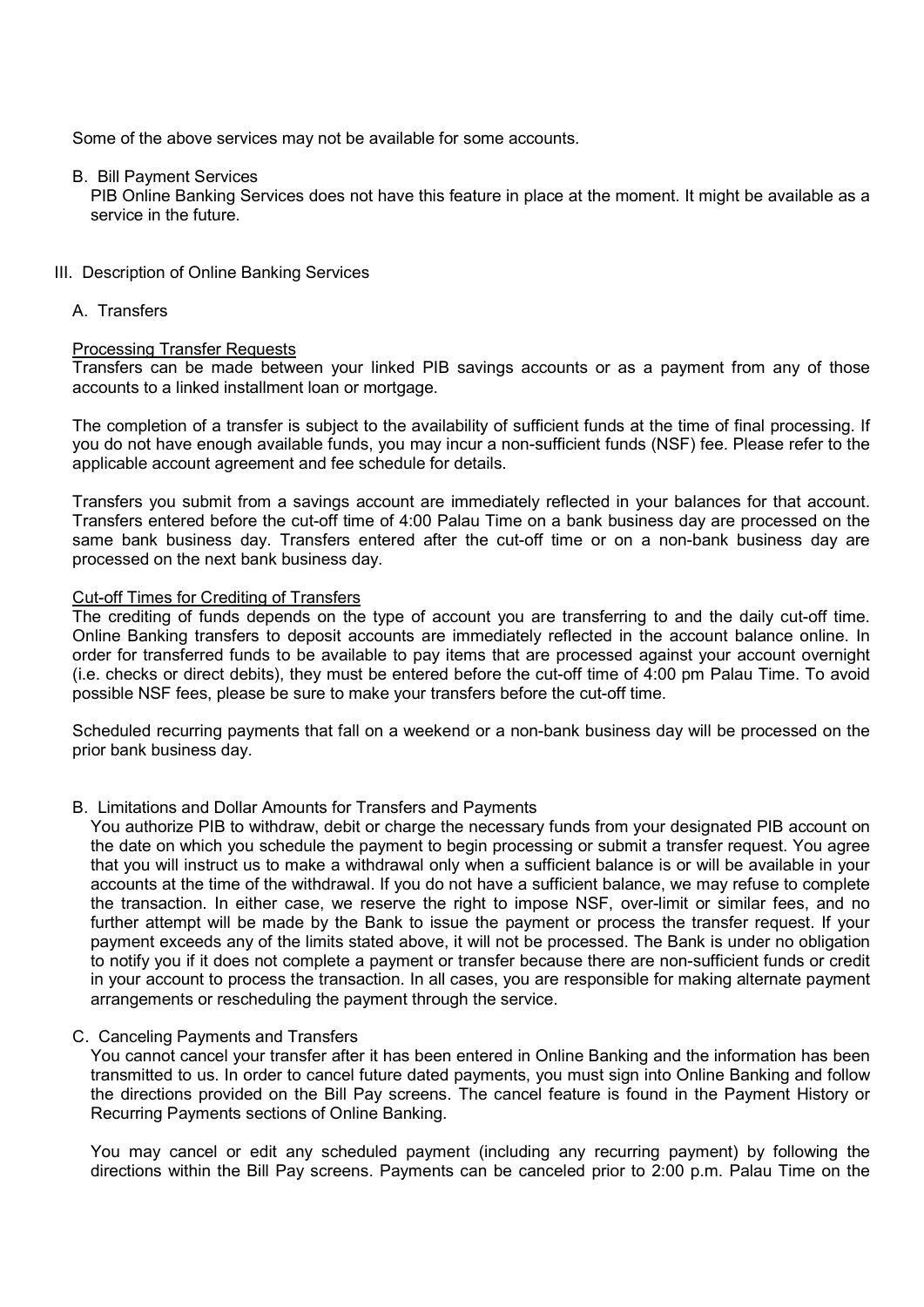bank business day of the scheduled payment. If a payment's status is In Process or Processed, you can no longer cancel it. After you cancel a payment, the status changes to Canceled. Canceled payments remain in your payment history.

Note: The easiest and most convenient way to cancel a transaction is through the method described above. However, you may request to cancel a future-dated payment scheduled through Bill Pay service by calling us at 680-488-5888. You may also write to us at:

Palau Investment Bank P.O.Box 7077, Koror Palau 96940

We must receive your request three (3) bank business days or more before the transaction is scheduled for processing. If you call, we may also require you to put your request in writing and get it to us within 14 days after you call. If you call or write to cancel a payment that is Pending, you will be charged for a stop payment in accordance with the agreement for the appropriate linked account.

- D. Our Liability for Failure to Cancel or Stop the Payment If you attempt to cancel a transfer or payment in accordance with the above instructions and we do not do so, we will be liable for your losses or damages.
- E. Accounts Linked to Your Online Banking Services When you first set up your Online ID, we will link all of your eligible accounts. If you want to limit the accounts linked or the activity level assigned to an account, please call us at 680-488-5888 and a representative will discuss the available options with you.
- IV. Service Charge
	- A. Monthly Service Charge

There is no monthly service charge for accessing your accounts or for paying bills with the Online Banking service.

If we ever change this policy, you will be notified and allowed to discontinue your service.

B. Transaction Charge

You will not pay any transaction charges or fees to view your account information or pay bills online. If we ever change this policy, you will be notified and allowed to discontinue your service.

C. Other Charges

You should note that depending on how you access Online Banking, you might incur charges for:

- Normal account fees and service charges.
- Any Internet service provider fees.
- Purchase of computer programs such as Personal Financial Management (PFM) software.
- Payments or transfers made through Online Banking services from a savings may result in an excess transaction fee.

Additionally, fees may be assessed for added self-service features available through Online Banking customer service, such as stop-payment requests, and account statement copy orders. Please consult your deposit account agreements to see if your accounts are subject to these fees.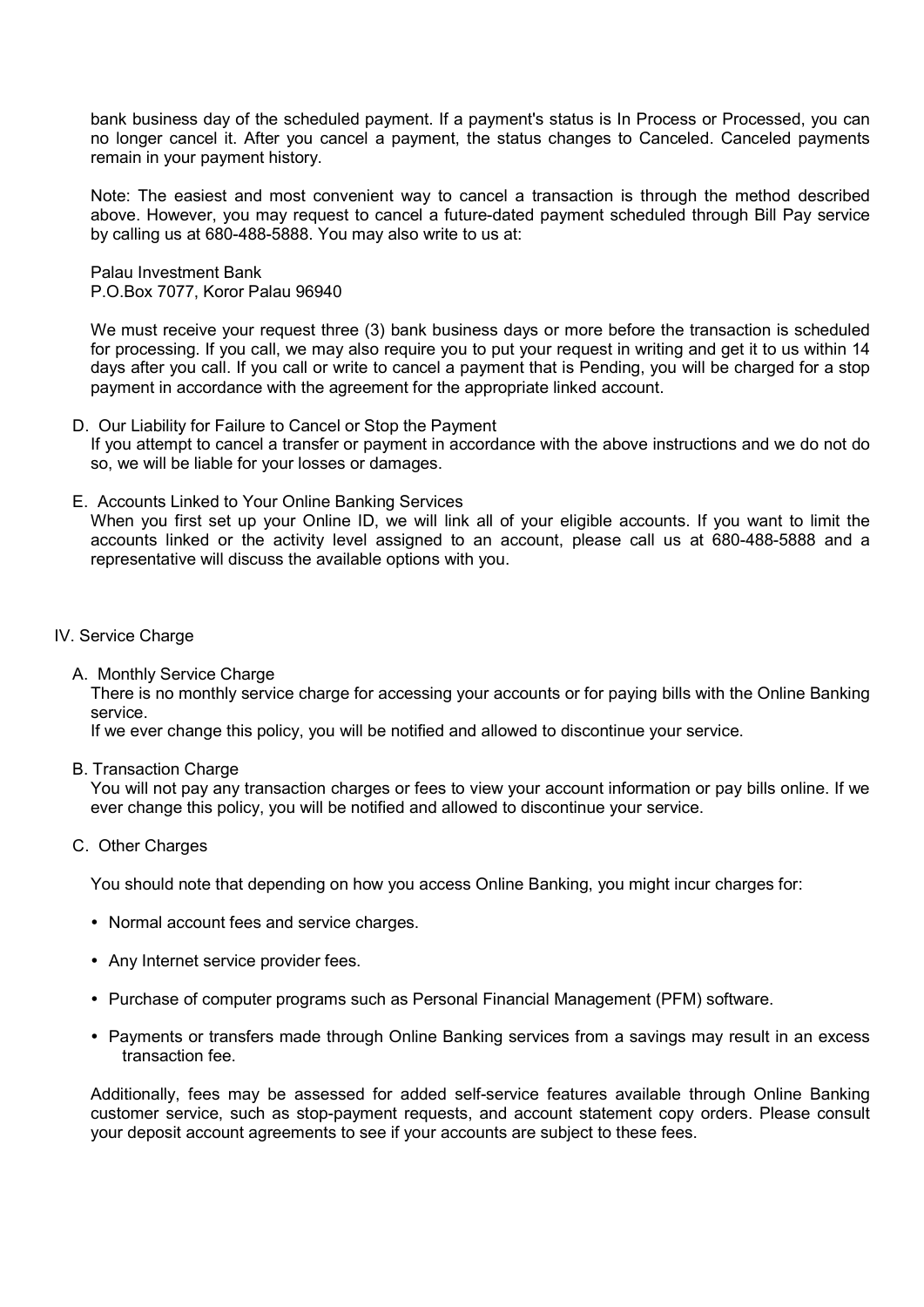NSF fees may also apply if you schedule payments or transfers and your available balance is not sufficient to process the transaction on the date scheduled.

We may charge you a research fee of \$20.00 per hour for an inquiry about a transaction that occurred more than 180 days before the date you make the inquiry. This fee will be waived if we determine that an error occurred.

## D. Service Hours

Online Banking services are available 365 days a year and 24 hours a day, except during system maintenance and upgrades. When this occurs, a message will be displayed online when you sign on to Online Banking.

#### E. Business Days

For Online Banking services, our business days are Monday through Friday, excluding bank holidays.

#### F. Canceling Your Online Banking Services

If you choose to cancel your Online Banking services, any unprocessed payments will be canceled. We recommend that you cancel any scheduled payments prior to notifying us that you are discontinuing the service. PIB will cancel any scheduled payments within two (2) bank business days from the date we receive your request to discontinue the service. If you close your primary checking account, or if it's no longer linked to your service, your Online Banking service will end, and any unprocessed payments will be canceled.

# G. Joint Accounts

When your Online Banking service is linked to one or more joint accounts, we may act on the verbal, written or electronic instructions of any authorized signer. Joint accounts using the same Online ID will be identified as one service.

#### H. Changes to Agreement

We may change this agreement at any time. For example, we may add, delete or amend terms or services. We will notify you of such changes by mail or electronic message. If you maintain your Online Banking services after the effective date of a change, you indicate your agreement to the change.

#### I. Cancellation

Your Online Banking services remain in effect until they are terminated by you or PIB. You may cancel your service at any time by notifying us of your intent to cancel in writing, through Online Banking secure mail, or by calling Online Banking customer service at 680-488-5888. This cancellation applies to your Online Banking services, and does not terminate your PIB accounts. We recommend that you cancel any scheduled payments prior to notifying us that you are discontinuing the service.

We may terminate your participation in Online Banking services for any reason, including inactivity, at any time. We will try to notify you in advance, but we are not obliged to do so.

#### J. Contact by PIB or Affiliated Parties

No PIB or Payee employee, nor any company affiliated with PIB Online Banking, will contact you via email or phone requesting your Online ID or online password. If you are contacted by anyone requesting this information, please contact us immediately.

#### K. Reporting Unauthorized Transactions

Call us at 680-488-5888. Online Banking customer service is available from 9:00 a.m. to 4:00 p.m., Monday through Friday, excluding bank holidays. You may also write us at:

Palau Investment Bank P.O.Box 7077, Koror Palau 96940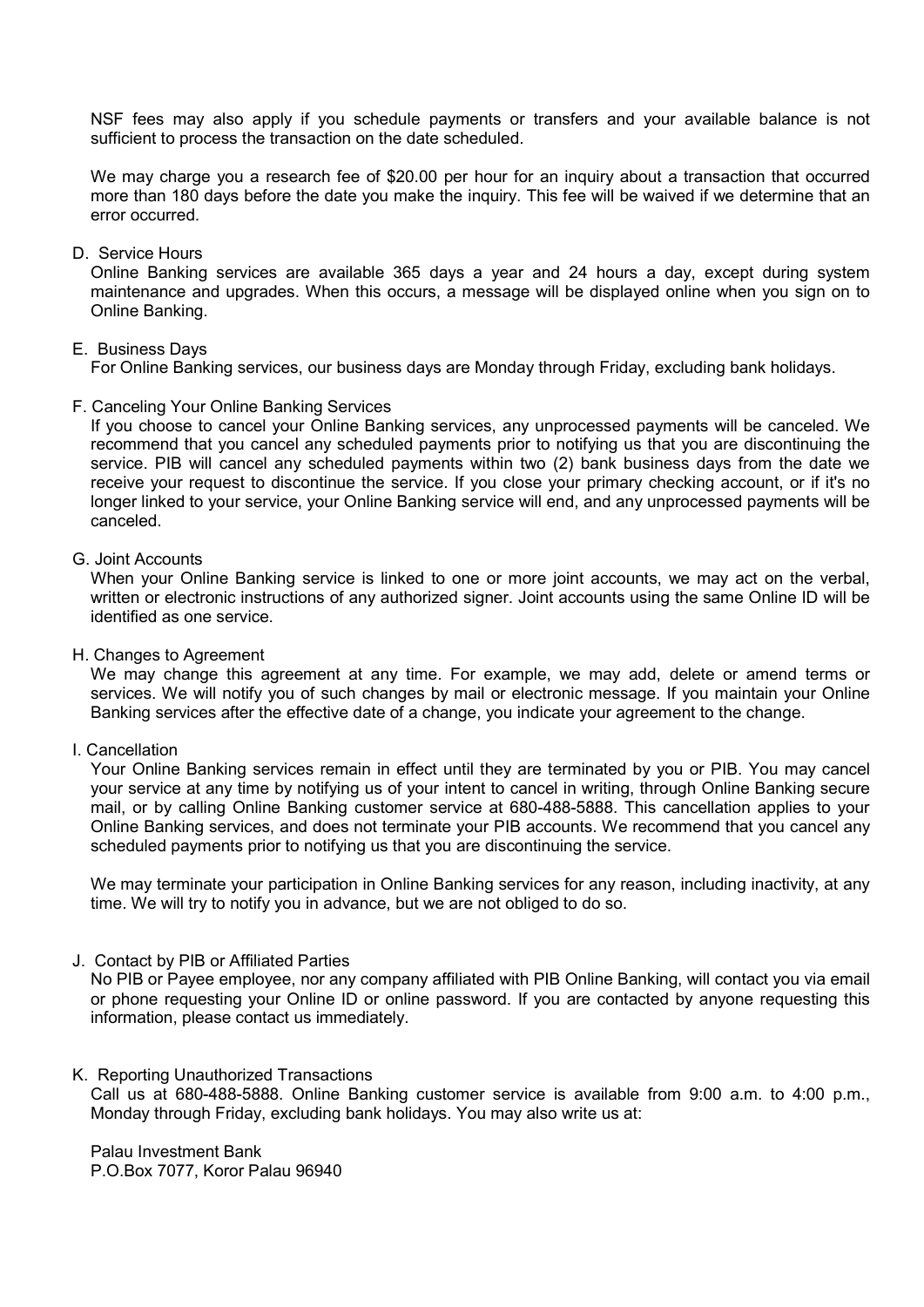L. Initiating Payment Inquiries

To initiate a payment inquiry, you may use Online Banking services to send the request via secure online mail. Or you may contact Online Banking Customer Service by calling 680-488-5888 to speak to a customer service representative.

M. Disclosure of Account Information

We will disclose information to third parties about your account or your transactions:

- When it's necessary for completing transfers or bill payments, or to investigate or resolve a problem related to a transfer or payment.
- To verify the existence and condition of your account for a third party, such as a credit bureau or merchant.
- To comply with a government agency or court orders, or at the request of a financial regulator.
- If you give us your permission.
- At our discretion, to our affiliates.
- On a closed account, if we reasonably believe you have mishandled it.
- N. Account Statements

We report your Online Banking transactions on the monthly statements for your account. A description of each transaction, including whom you paid, the date and the amount of the transaction will appear on your statement.

- V. Additional Provisions Applicable Only to Consumer and Sole Proprietors Deposit Accounts
	- A. In Case of Errors or Questions about Your Electronic Transactions Send us a secure online mail message or call us at 680-488-5888 or write us at:

Palau Investment Bank P.O.Box 7077, Koror Palau 96940

AT ONCE if you think:

- Your statement or transaction record is wrong.
- You need more information about a transaction listed on your statement.
- An unauthorized person has discovered your Online Banking password.
- Someone has transferred or may transfer money from your account without your permission.
- Bill payment transactions have been made without your authorization.

We must hear from you no later than 60 days after we have sent the FIRST statement on which the problem or error appeared.

If you tell us verbally, we may require you to send us your complaint or question in writing or via e-mail within ten (10) bank business days (Online Banking customers may use secure online mail). When you contact us, please provide the following information:

- Your name and account number.
- The date and dollar amount of the transaction in question.
- The name of the Payee if the transaction in question is a payment.
- The transaction number assigned by Online Banking, if available.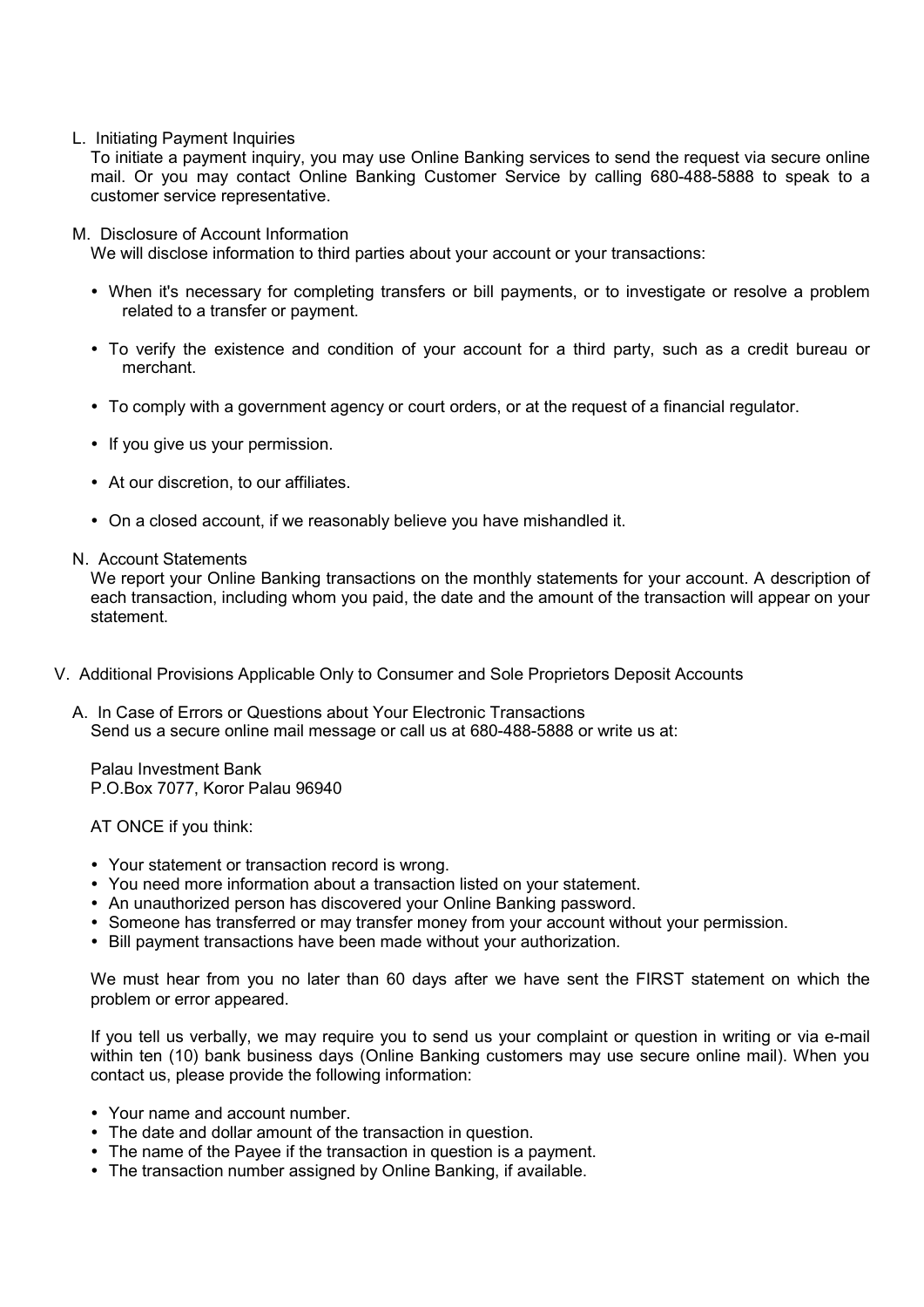A description of the transaction about which you are unsure.

Please explain as clearly as you can why you believe there is an error or why you need more information.

We will determine whether an error occurred within 10 bank business days after we hear from you, and we will promptly correct any error we have made. If we need more time, however, we may take up to 45 days to investigate your complaint or question. In this case, we will provisionally credit your account within 10 bank business days for the amount you think is in error, so that you have the use of the money during the time it takes us to complete our investigation. If we ask you to put your complaint or question in writing, and we do not receive your letter in 10 bank business days, we reserve the right not to provisionally credit your account.

If we conclude there was no error, we will send you a written explanation within three (3) bank business days after we complete our investigation. You may request copies of the documents that we used in our investigation.

# B. Limitation of Liability

Tell us at once if you believe your Online Banking password has been compromised, or if someone has transferred or may transfer money from your account without your permission. The best way to minimize your loss is to call us immediately. The unauthorized use of your Online Banking services could cause you to lose all of your money in your accounts, plus any amount available under your overdraft protection.

You will have no liability for unauthorized transactions if you notify us within 60 days after the statement showing the transaction has been mailed to you. If you do not, you may not get back any of the money you lost from any unauthorized transaction that occurs after the close of the 60-day period, if we can show that we could have stopped the transaction if you had notified us in time. If a good reason (such as a long trip or hospital stay) kept you from telling us, we may extend the time periods.

When you give someone your Online Banking ID and password, you are authorizing that person to use your service, and you are responsible for all transactions that person performs while using your service. All transactions that person performs, even those transactions you did not intend or want performed, are authorized transactions. If you notify us that the person is no longer authorized, then only transactions that person performs after the time you notify us are considered unauthorized.

Transactions that you or someone acting with you initiates with fraudulent intent are also authorized transactions.

For your protection, sign off after every Online Banking session and close your browser to ensure confidentiality.

- C. Our Liability for Failure to Complete Transactions
- If we do not complete a transaction to or from your account on time, or in the correct amount according to our Agreement with you, we will be liable for your losses or damages. However, there are some exceptions. For instance, we will not be liable:
- If, through no fault of ours, you don't have enough available funds in your account (or available credit under your overdraft protection plan), or credit to cover the transaction or transfer.
- If Online Banking services weren't working properly, and you knew about the malfunction when you started the transaction or transfer.
- If circumstances beyond our control (such as fire or flood) prevented the transaction or transfer, despite reasonable precautions we've taken.